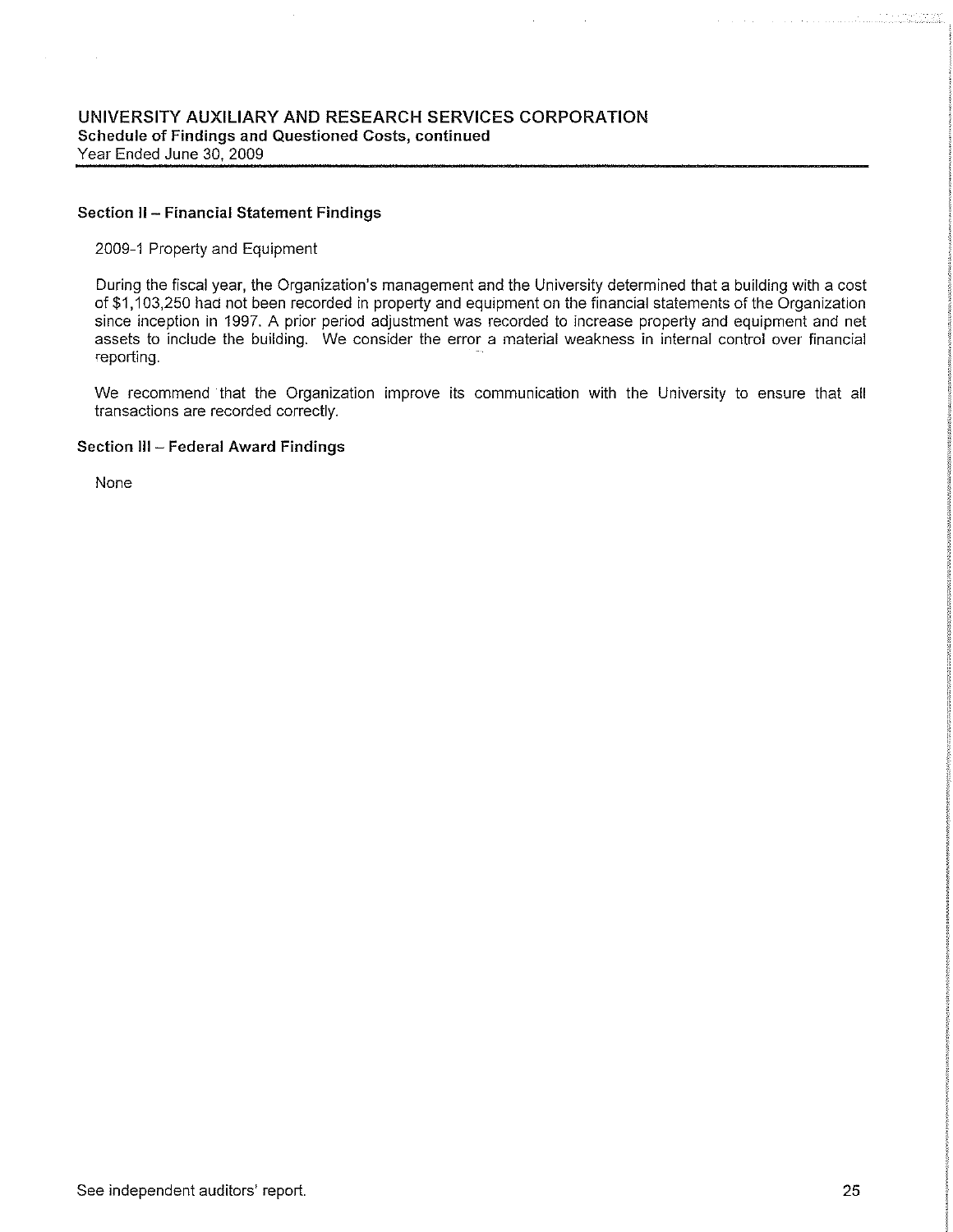### 2008-1 Pledges Receivable

 $\sim 10$ 

 $\bar{z}$ 

During the 2008 audit, we identified a \$2,000,000 pledge that was reported as contribution revenue in the year ended June 30, 2008. This pledge was dated and received by the development department during the year ended June 30, 2007 but was not recorded until the subsequent year. We consider this to be a material weakness in internal control over financial reporting. We did not identify similar findings during the 2009 audit.

i<br>Pras

<u>. Katalian nyaéta kacamat</u>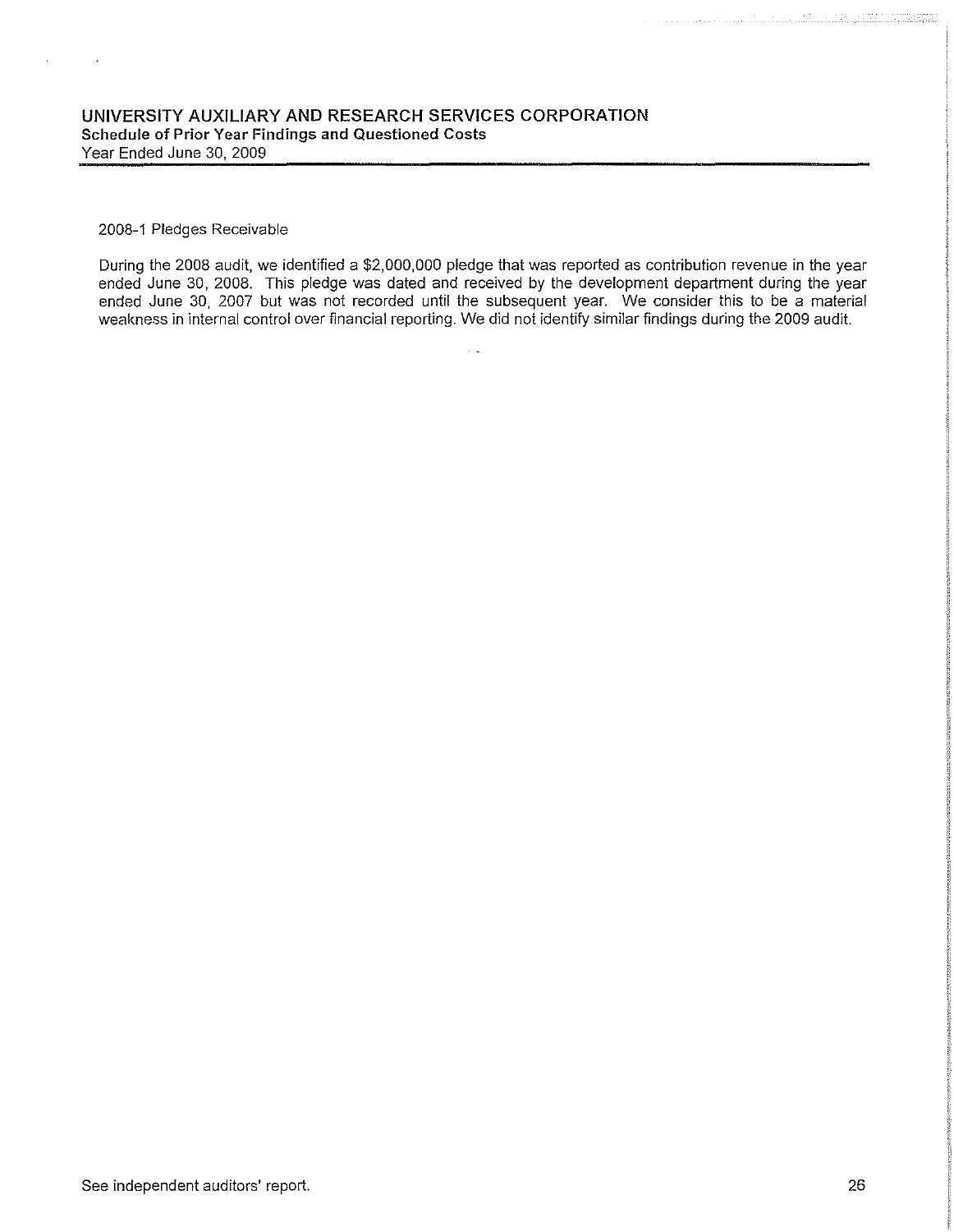SUPPLEMENTAL CALIFORNIA STATE UNIVERSITY SAN MARCOS SUPPORTING SCHEDULES

 $\sim$   $\omega_{\rm m}$ 

a ka kacamatan ing kabupatèn Kabupatèn Bangung Kabupatèn Bangung Kabupatèn Kabupatèn Kabupatèn Kabupatèn Kabup

 $\sim 10^6$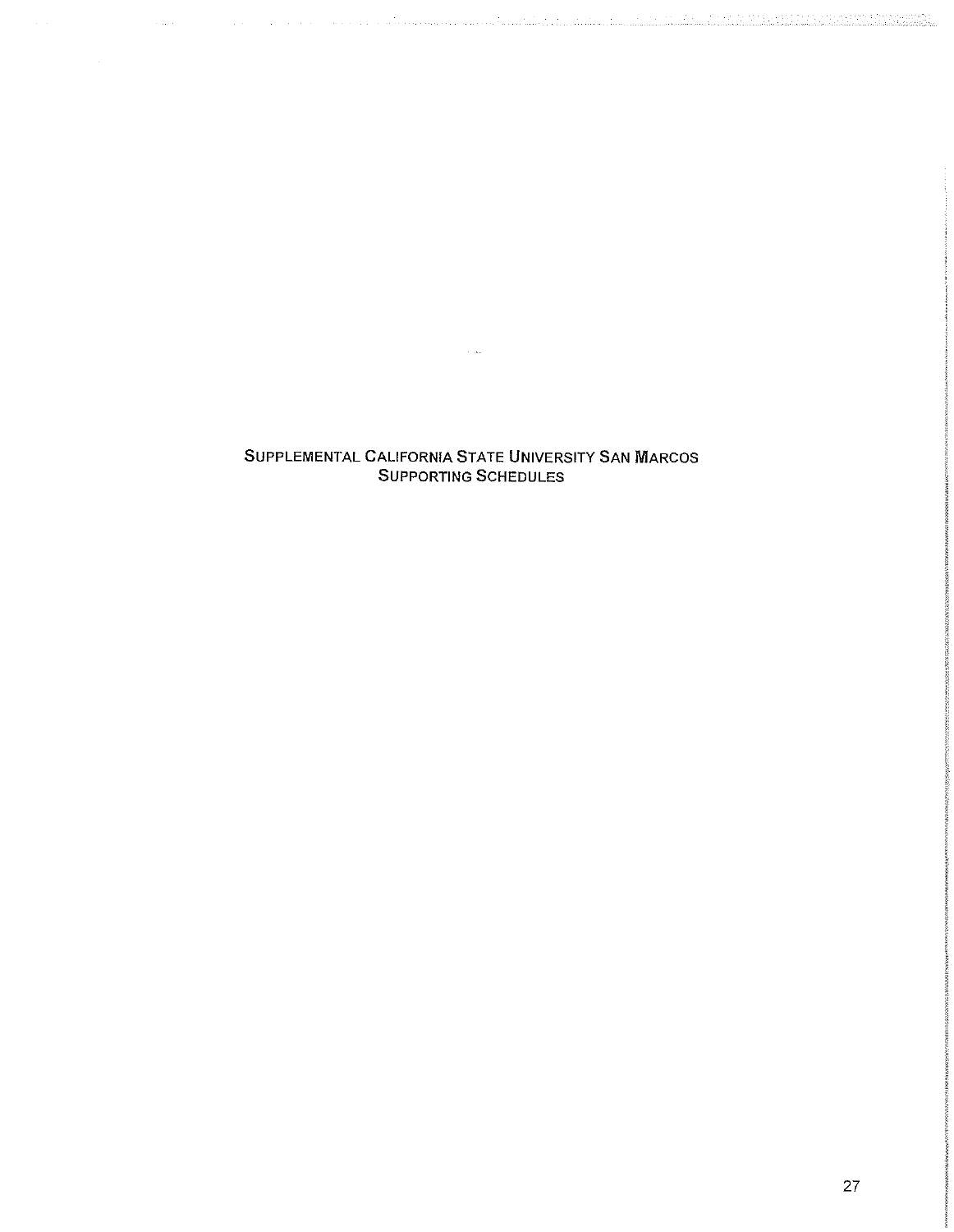### UNIVERSITY AUXILIARY AND RESEARCH SERVICES CORPORATION

Schedule of Net Assets

### June 30, 2009

### (for inclusion in the California State University)

Assets:

 $\sim 10^7$ 

| Current assets:<br>Cash and cash equivalents<br>Short-term investments<br>Accounts receivable, net<br>Leases receivable, current portion<br>Notes receivable, current portion<br>Pledges receivable, net<br>Prepaid expenses and other assets                                                                               | \$ | 891,137<br>8,191,039<br>1,670,981<br>1,363,709 |
|-----------------------------------------------------------------------------------------------------------------------------------------------------------------------------------------------------------------------------------------------------------------------------------------------------------------------------|----|------------------------------------------------|
| Total current assets                                                                                                                                                                                                                                                                                                        |    | 1,746,392                                      |
| Noncurrent assets:                                                                                                                                                                                                                                                                                                          |    | 13,863,258                                     |
| Restricted cash and cash equivalents<br>Accounts receivable, net<br>Leases receivable, net of current portion<br>Notes receivable, net of current portion<br>Student loans receivable, net                                                                                                                                  |    | 1,722,391                                      |
| Pledges receivable, net                                                                                                                                                                                                                                                                                                     |    | 745,117                                        |
| Endowment investments<br>Other long-term investments                                                                                                                                                                                                                                                                        |    | 11,269,311                                     |
| Capital assets, net                                                                                                                                                                                                                                                                                                         |    | 1,014,856                                      |
| Other assets                                                                                                                                                                                                                                                                                                                |    | 61,081                                         |
| Total noncurrent assets                                                                                                                                                                                                                                                                                                     |    | 14,812,756                                     |
| Total assets                                                                                                                                                                                                                                                                                                                |    | 28,676,014                                     |
| Liabilities:                                                                                                                                                                                                                                                                                                                |    |                                                |
| Current liabilities:<br>Accounts pavable<br>Accrued salaries and benefits payable<br>Accrued compensated absences- current portion<br>Deferred revenue<br>Capitalized lease obligations - current portion                                                                                                                   |    | 1,189,108<br>192,182<br>186,984<br>853,665     |
| Long-term debt obligations - current portion<br>Self-insurance claims liability - current portion<br>Other liabilities                                                                                                                                                                                                      |    | 63,514                                         |
| Total current liabilities                                                                                                                                                                                                                                                                                                   |    | 2,485,453                                      |
| Noncurrent liabilities:<br>Accrued compensated absences, net of current portion<br>Deferred revenue<br>Grants refundable<br>Capitalized lease obligations, net of current portion<br>Long-term debt obligations, net of current portion<br>Self-insurance claims liabilities, net of current portion<br>Depository accounts |    |                                                |
| Other liabilities (OPEB)                                                                                                                                                                                                                                                                                                    |    | 619,840                                        |
| Total noncurrent liabilities                                                                                                                                                                                                                                                                                                |    | 619,840                                        |
| Total liabilities                                                                                                                                                                                                                                                                                                           |    | 3,105,293                                      |
| Net assets:<br>Invested in capital assets, net of related debt<br>Restricted for:                                                                                                                                                                                                                                           |    | 1,014,856                                      |
| Nonexpendable - endowments                                                                                                                                                                                                                                                                                                  |    | 15,560,774                                     |
| Expendable:<br>Scholarships and fellowships<br>Research                                                                                                                                                                                                                                                                     |    | 76,914                                         |
| Loans<br>Capital projects                                                                                                                                                                                                                                                                                                   |    |                                                |
| Debt service                                                                                                                                                                                                                                                                                                                |    | 2,171,222                                      |
| Other<br>Unrestricted                                                                                                                                                                                                                                                                                                       |    | 2,669,151<br>4,077,804                         |
| Total net assets                                                                                                                                                                                                                                                                                                            | S  | 25,570,721                                     |
|                                                                                                                                                                                                                                                                                                                             |    |                                                |

### See independent auditors' report. 28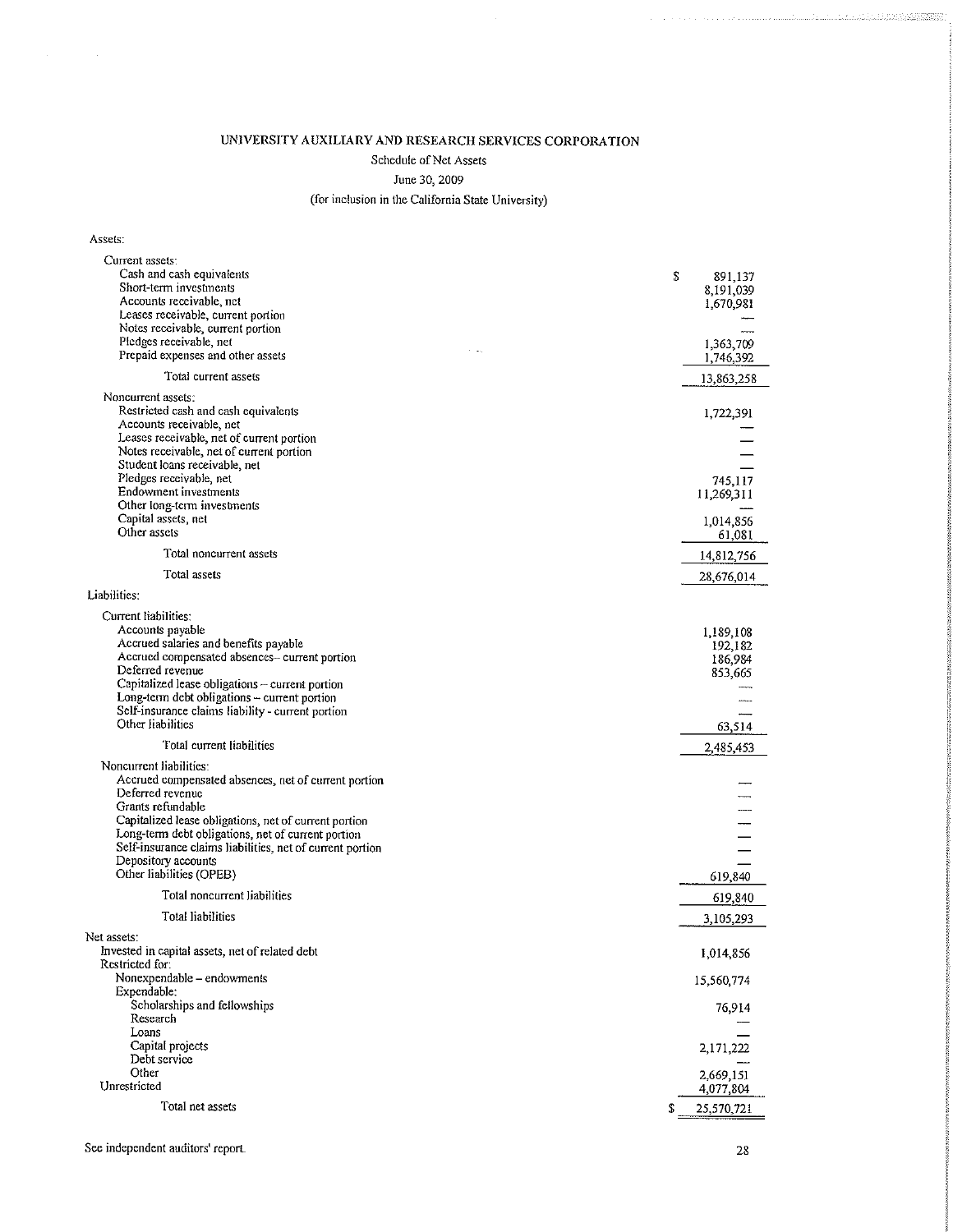### UNIVERSITY AUXILIARY AND RESEARCH SERVICES CORPORATION

Schedule of Revenues, Expenses, and Changes in Net Assets

Year Ended June 30, 2009

(for inclusion in the California State University)

### Revenues:

 $\mathcal{A}^{\mathcal{A}}_{\mathcal{A}}$  and  $\mathcal{A}^{\mathcal{A}}_{\mathcal{A}}$ 

| Operating revenues:                                             |   |             |
|-----------------------------------------------------------------|---|-------------|
| Student tuition and fees (net of scholarship allowances of \$   | S |             |
| Grants and contracts, noncapital:                               |   |             |
| Federal                                                         |   | 5,311,286   |
| State                                                           |   | 351,845     |
| Local                                                           |   | 195,506     |
| Nongovernmental                                                 |   | 923,409     |
|                                                                 |   |             |
| Sales and services of educational activities                    |   | 3,316,424   |
| Sales and services of auxiliary enterprises (net of scholarship |   | 5,527,055   |
| allowances of \$                                                |   |             |
| Other operating revenues                                        |   |             |
| Total operating revenues                                        |   | 15,625,525  |
| Expenses:                                                       |   |             |
| Operating expenses:                                             |   |             |
| Instruction                                                     |   | 3,075,837   |
| Research                                                        |   | 3,965,478   |
| Public service                                                  |   |             |
|                                                                 |   | 492,823     |
| Academic support                                                |   | 942,501     |
| Student services                                                |   | 945,917     |
| Institutional support                                           |   | 3,813,689   |
| Operation and maintenance of plant                              |   |             |
| Student grants and scholarships                                 |   | 846,031     |
| Auxiliary enterprise expenses                                   |   | 4,973,623   |
| Depreciation and amortization                                   |   | 279,973     |
| Total operating expenses                                        |   | 19,335,872  |
| Operating income (loss)                                         |   | (3,710,347) |
|                                                                 |   |             |
| Nonoperating revenues (expenses):                               |   |             |
| State appropriations, noncapital                                |   |             |
| Federal grant - Pell                                            |   |             |
| Gifts, noncapital                                               |   | 2,369,268   |
| Investment income, net                                          |   | 168,846     |
| Endowment income                                                |   | (2,889,455) |
| Interest on capital-related debt                                |   |             |
| Other nonoperating revenues (expenses)                          |   | (661,950)   |
| Net nonoperating revenues (expenses)                            |   | (1,013,291) |
| Income (loss) before other additions                            |   | (4,723,638) |
| State appropriations, capital                                   |   |             |
| Grants and gifts, capital                                       |   |             |
| Additions to permanent endowments                               |   | 74,190      |
|                                                                 |   |             |
| Increase (decrease) in net assets                               |   | (4,649,448) |
| Net assets:                                                     |   |             |
| Net assets at beginning of year, as previously reported         |   | 29,521,444  |
| Restatements                                                    |   | 698,725     |
| Net assets at end of year, as restated                          | S | 25,570,721  |
|                                                                 |   |             |

 $\mathcal{L}^{\pm}$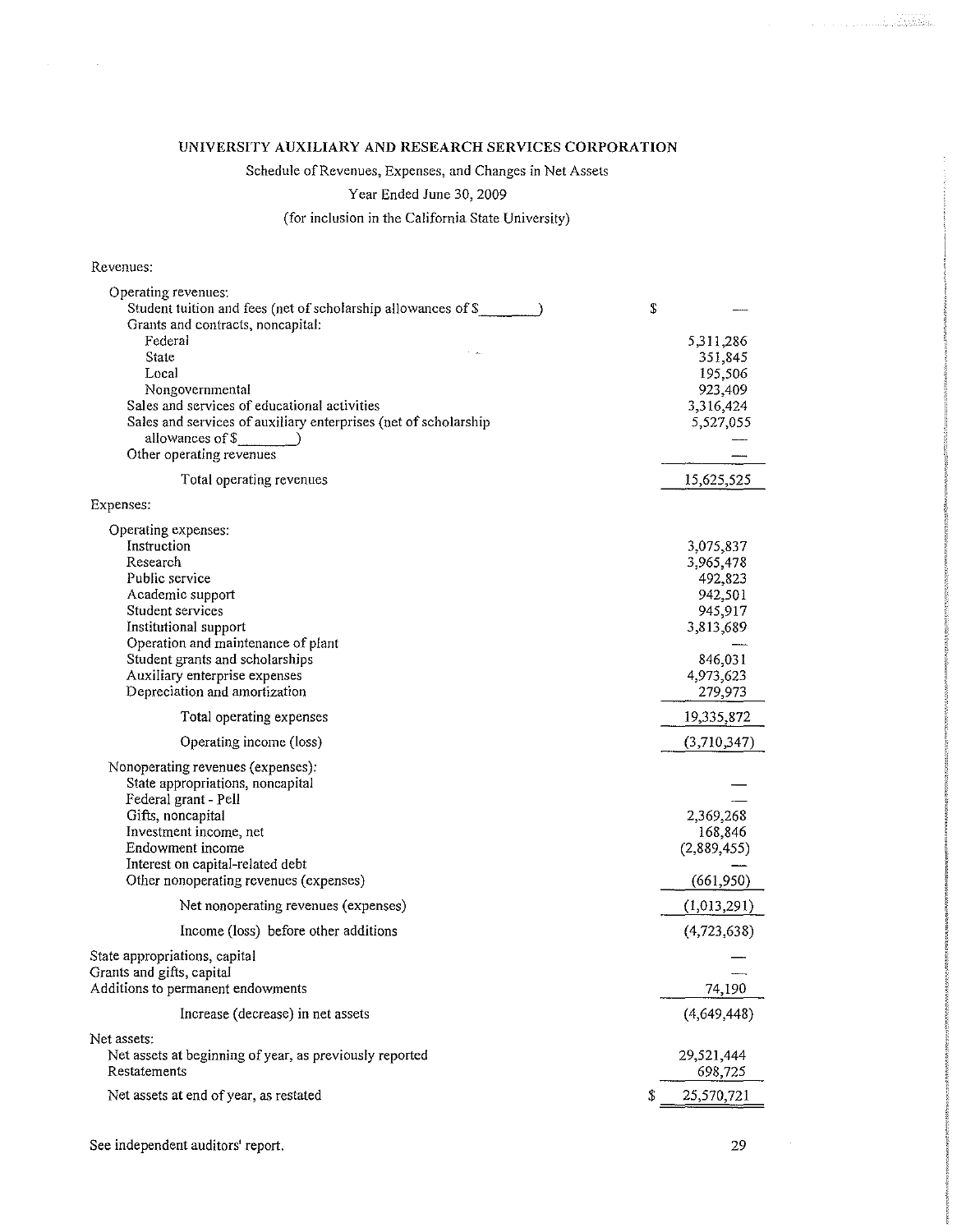### UNIVERSITY AUXILIARY AND RESEARCH SERVICES CORPORATION Other Information June 30, 2009 (for inclusion in the California State University)

menton Tournamer Australia Resear

 $\frac{1}{2}$ 

Į.

### 1 Restricted cash and cash equivalents at June 30, 2009:

| Portion of restricted cash and cash equivalents related to endowments<br>All other restricted cash and cash equivalents | 1.326.033<br>396,358 |
|-------------------------------------------------------------------------------------------------------------------------|----------------------|
| Total restricted cash and cash equivalents                                                                              | \$1,722,391          |

### 2 Composition of investments at June 30, 2009:

| Composition of integrations at Bang and Book             | Current   | Noncurrent<br>Unrestricted | Noncurrent<br>Restricted | Total<br>Noncurrent | Total          |
|----------------------------------------------------------|-----------|----------------------------|--------------------------|---------------------|----------------|
| State of California Surplus Money Investment Fund (SMIF) | 2         |                            |                          |                     |                |
| State of California Local Agency Investment Fund (LAIF)  |           |                            |                          |                     |                |
| Wachovia Short Term Fund                                 |           |                            |                          |                     |                |
| Wachovia Medium Term Fund                                |           |                            |                          |                     |                |
| Wachovia Equity Fund                                     |           |                            |                          |                     |                |
| Debt securities                                          |           |                            |                          |                     |                |
| Equity securities                                        |           | ----                       | 2 057 344                | 2.057,344           | 2,057,344      |
| Fixed income securities (Treasury notes, GNMA's)         | 922,425   | <b>Marine</b>              |                          |                     | 922,425        |
| Real estate                                              |           |                            |                          |                     |                |
| Certificates of deposit                                  | 7,268,614 |                            |                          |                     | 7,268,614      |
| Notes receivable                                         |           |                            |                          |                     |                |
| Mutual funds                                             |           |                            | 7.720.754                | 7,720,754           | 7,720,754      |
| Collateralized mortgage obligations:                     |           |                            |                          |                     |                |
| <b>Inverse floaters</b>                                  |           |                            |                          |                     |                |
| Interest-only strips                                     |           |                            |                          |                     |                |
| Agency pass-through                                      |           |                            |                          |                     |                |
| Private pass-through                                     |           |                            |                          |                     |                |
| Other investments:                                       |           |                            |                          |                     |                |
| Hedge Fund-Goldentree                                    |           |                            | 668 219                  | 668,219             | 668.219        |
| Hedge Fund-Giovine                                       |           |                            | 822.994                  | 822,994             | 822,994        |
| Aod description                                          |           |                            |                          |                     |                |
| Add description                                          |           |                            |                          |                     |                |
| Add description                                          |           |                            |                          |                     |                |
| Add description                                          |           |                            |                          |                     |                |
| Add description                                          |           |                            |                          |                     |                |
| Add description                                          |           |                            |                          |                     |                |
| Total investments                                        | 8,191,039 |                            | 11,269,311               | 11,269,311          | 19,460,350     |
| Less endowment investments (enter as negative number)    |           |                            | (14, 234, 741)           | (14, 234, 741)      | (14, 234, 741) |
| Total investments                                        | 8,191,039 |                            | (2,965,130)              | (2.965.430)         | 5,225,609      |

| Z.L - Restricted noncurrent investments at June 30, 2009 related fo: | Amount          |
|----------------------------------------------------------------------|-----------------|
| Endowment Funds                                                      | 14,234,741<br>2 |
| Unrestricted-Endowment funds below principal                         | (2.965.430)     |
| Add description                                                      | <b>MAAR</b>     |
| Add description                                                      |                 |
| Add description                                                      |                 |
| Add description                                                      |                 |
| Add description                                                      |                 |
| Add description                                                      |                 |
| Add description                                                      |                 |
| Add description                                                      |                 |
| Total restricted noncurrent investments at June 30, 2009             |                 |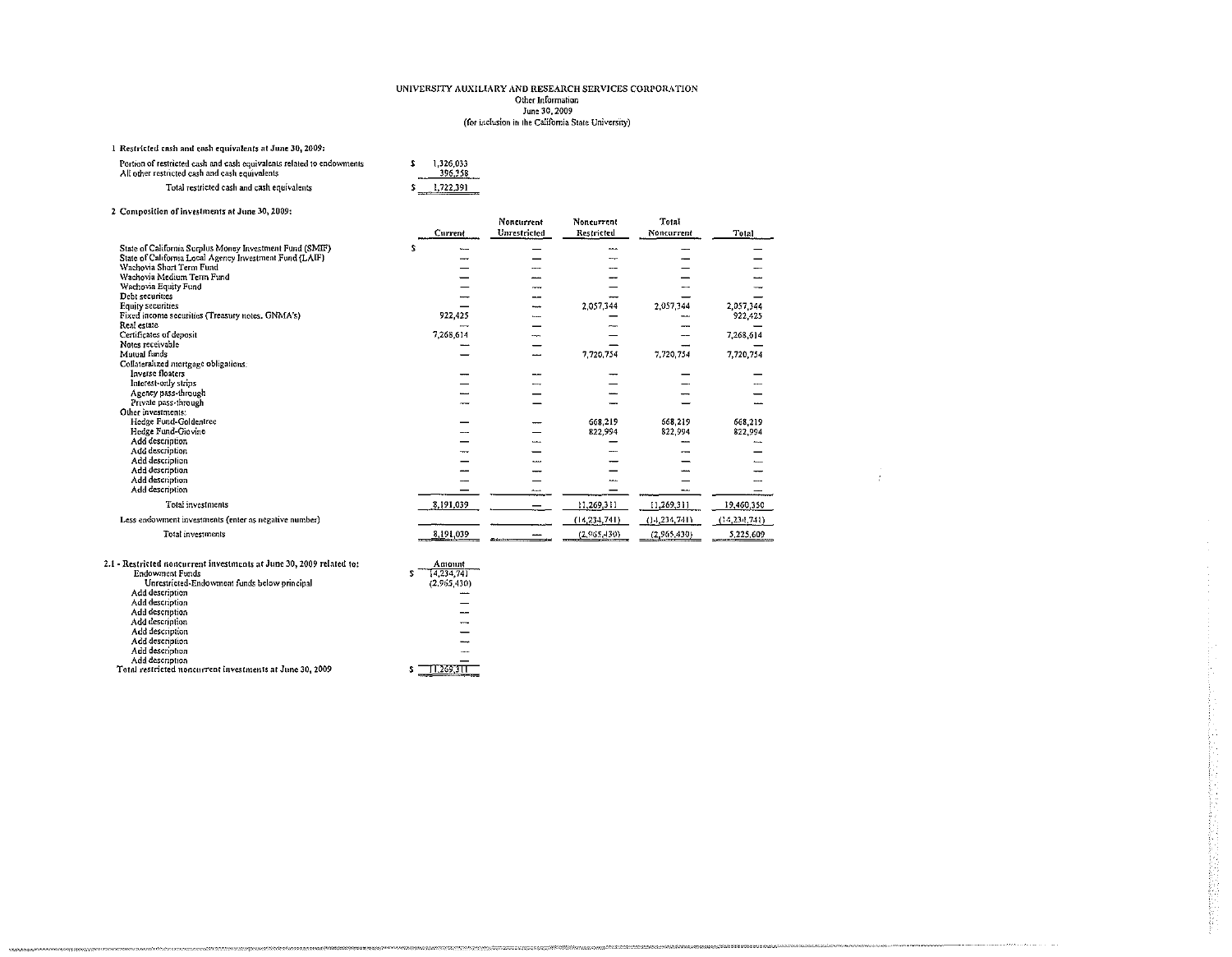### UNIVERSITY AUXILIARY AND RESEARCH SERVICES CORPORATION Other Information June 30, 2009<br>June 30, 2009<br>(for inclusion in the California State University)

 $\sim$ 

### 3 Composition of capital assets at June 30, 2009:

| Composition of capital assets at June 30, 2009; |   |                          |                             |                   |                                    |            |               |                                                 |                                 |
|-------------------------------------------------|---|--------------------------|-----------------------------|-------------------|------------------------------------|------------|---------------|-------------------------------------------------|---------------------------------|
|                                                 |   | Balance<br>Јипе 30, 2008 | Prior period<br>Adjustments | Reclassifications | Balance<br>30-Jun 08<br>(restated) | Additions  | Reductions    | <b>Transfers of</b><br>Completed<br><b>CWIP</b> | <b>Balance</b><br>June 30, 2009 |
| Nondepreciable capital assets:                  |   |                          |                             |                   |                                    |            |               |                                                 |                                 |
| Land and land improvements                      | s | --                       |                             |                   |                                    |            |               |                                                 |                                 |
| Works of art and historical treasures           |   |                          |                             |                   |                                    |            |               |                                                 |                                 |
| Construction work in progress (CWIP)            |   |                          |                             |                   |                                    |            |               |                                                 |                                 |
| Total nondepreciable capital assets             |   |                          |                             |                   |                                    |            |               |                                                 |                                 |
| Depreciable capital assets:                     |   |                          |                             |                   |                                    |            |               |                                                 |                                 |
| Buildings and building improvements             |   |                          | 1 103,250                   |                   | 1,103,250                          | -          | (1, 103, 250) |                                                 |                                 |
| Improvements, other than buildings              |   |                          |                             |                   |                                    |            |               |                                                 |                                 |
| Infrastructure                                  |   |                          |                             |                   |                                    |            |               |                                                 |                                 |
| Leasehold improvements                          |   | 1,737,591                |                             | سيسم              | 1,737,591                          |            |               | ---                                             | 1,737,591                       |
| Personal property:                              |   |                          |                             |                   |                                    |            |               |                                                 |                                 |
| Equipment                                       |   | 1,139,433                |                             |                   | 1,139,433                          | 20,292     |               |                                                 | 1,159,725                       |
| Library books and materials                     |   |                          |                             |                   |                                    |            |               |                                                 |                                 |
| Intangible assets                               |   |                          |                             |                   |                                    |            |               |                                                 |                                 |
| Total depreciable capital assets                |   | 2.877,024                | 1.103,250                   |                   | 3,980,274                          | 20.292     | (1.103, 250)  |                                                 | 2,897,316                       |
| Total cost                                      |   | 2,877,024                | 1,103,250                   |                   | 3,980.274                          | 20,292     | (1, 103, 250) |                                                 | 2,897,316                       |
| Less accumulated depreciation:                  |   |                          |                             |                   |                                    |            |               |                                                 |                                 |
| Buildings and building improvements             |   |                          | 404,525                     |                   | 404.525                            | 36,775     | (44, 300)     |                                                 |                                 |
| Improvements, other than buildings              |   |                          |                             |                   |                                    |            |               |                                                 |                                 |
| Infrastructure                                  |   |                          |                             | ----              |                                    |            |               |                                                 |                                 |
| Leasehold improvements                          |   | 776,359                  |                             | حسب               | 776,359                            | 238.125    |               |                                                 | 1,014,484                       |
| Personal property:                              |   |                          |                             |                   |                                    |            |               |                                                 |                                 |
| Equipment                                       |   | 862 903                  |                             |                   | 862,903                            | 5.073      |               |                                                 | 867,976                         |
| Library books and materials                     |   |                          |                             |                   |                                    | -          |               |                                                 |                                 |
| Intangible assets                               |   |                          |                             |                   | $\overline{\phantom{m}}$           |            |               |                                                 |                                 |
| Total accumulated depreciation                  |   | 1,639,262                | 404,525                     |                   | 2,043,787                          | 279,973    | (441,300)     |                                                 | 1,882,460                       |
| Net capital assets                              |   | 1,237,762                | 698,725                     |                   | 1,936,487                          | (259, 681) | (661,950)     |                                                 | 1,014,856                       |
|                                                 |   |                          |                             |                   |                                    |            |               |                                                 |                                 |

**INTERESTIONALISTIC** 

### Detail of depreciation and amortization expense for the year ended June 30, 2009:

| Depreciation and amortization expense related to capital assets<br>Amortization expense related to other assets | 279.973<br>---- |
|-----------------------------------------------------------------------------------------------------------------|-----------------|
| Total depreciation and amortization                                                                             | 279.973         |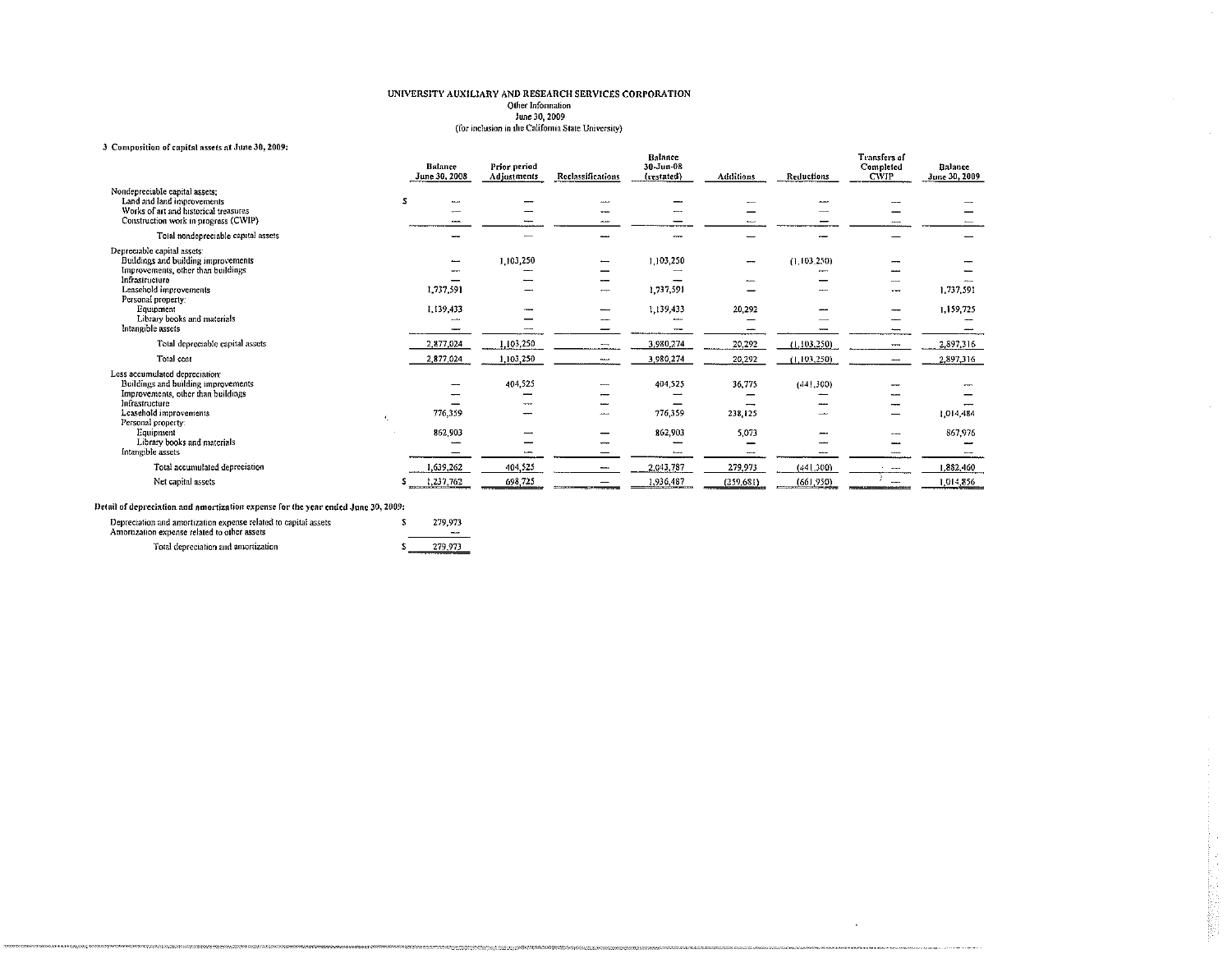## UNIVERSITY AUXILIARY AND RESEARCH SERVICES CORPORATION<br>
Other Information<br>
June 30, 2009<br>
(for inclusion in the California State University)

 $\Box$ 

### 4 Long-term liabilities activity schedule:

|                                                                                    | Balance<br>June 30, 2008 | Prior period<br>adjustments | Reclassifications | Ealance<br>June 30, 2008<br>(restated) | <b>Additions</b> | Reductions | Balance<br>June 30, 2009 | Current<br>portion | Long-term<br>portion |
|------------------------------------------------------------------------------------|--------------------------|-----------------------------|-------------------|----------------------------------------|------------------|------------|--------------------------|--------------------|----------------------|
| Accrued compensated absences<br>Capitalized lease obligations:                     | 155,125<br>ъ             |                             |                   | 155,125                                | 186,984          | (155, 125) | 186,984                  | 186 984            | ----                 |
| Gross balance<br>Unamortized premium / (discount) on capitalized lease obligations | $\overline{ }$           |                             |                   |                                        |                  |            |                          |                    |                      |
| Total capitalized lease obligations                                                |                          |                             |                   |                                        |                  |            |                          |                    |                      |
| Long-term debt obligations:<br>Revenue Bonds                                       |                          |                             |                   |                                        |                  |            |                          |                    |                      |
| Other bonds (non-Revenue Bonds)<br><b>Commercial Paper</b>                         |                          |                             |                   |                                        |                  |            |                          |                    |                      |
| Other:<br>Premium on Bond                                                          |                          |                             |                   |                                        |                  | ۰          |                          |                    |                      |
| Description<br>Description                                                         |                          |                             |                   |                                        |                  |            |                          |                    |                      |
| Description<br>Description                                                         |                          |                             |                   |                                        |                  |            |                          |                    |                      |
| Description<br>Total long-term debt obligations                                    |                          |                             |                   |                                        |                  |            |                          |                    |                      |
| Unamortized bond premium / (discount)                                              |                          |                             |                   |                                        |                  |            |                          |                    |                      |
| Unamortized loss on refunding<br>Total long-term debt obligations, net             |                          |                             |                   |                                        |                  |            |                          |                    |                      |
| Total long-term liabilities                                                        | 155,125                  |                             |                   | 155,125                                | 186,984          | (155, 125) | 186,984                  | 186,984            |                      |

Principal and

 $\frac{1}{2}$ 

 $\sim$ 

 $\sim$ 

#### 5 Future minimum lease payments:

|                                                      | Principal | Interest | Interest |
|------------------------------------------------------|-----------|----------|----------|
| Year ending June 30:                                 |           |          |          |
| 2010                                                 | ----      |          |          |
| 2011                                                 |           |          |          |
| 2012                                                 |           |          |          |
| 2013                                                 |           |          |          |
| 2014 - 2018                                          |           |          |          |
| 2019 - 2023                                          |           | سبب      |          |
| 2024 - 2028                                          |           |          |          |
| 2029 - 2033                                          |           |          |          |
| 2014 - 2033                                          |           |          |          |
| 2039 - 2043                                          |           |          |          |
| 2044 - 2048                                          | atomat.   |          |          |
| 2049 - 2053                                          |           |          |          |
| 2054 - 2058                                          |           |          |          |
| Thereafter                                           |           |          |          |
| Total minimum lease payments                         |           |          |          |
| Less amounts representing interest                   |           |          |          |
| Present value of future minimum lease payments       |           |          |          |
| Less: current portion                                |           |          |          |
| Capitalized lease obligation, net of current portion |           | s        |          |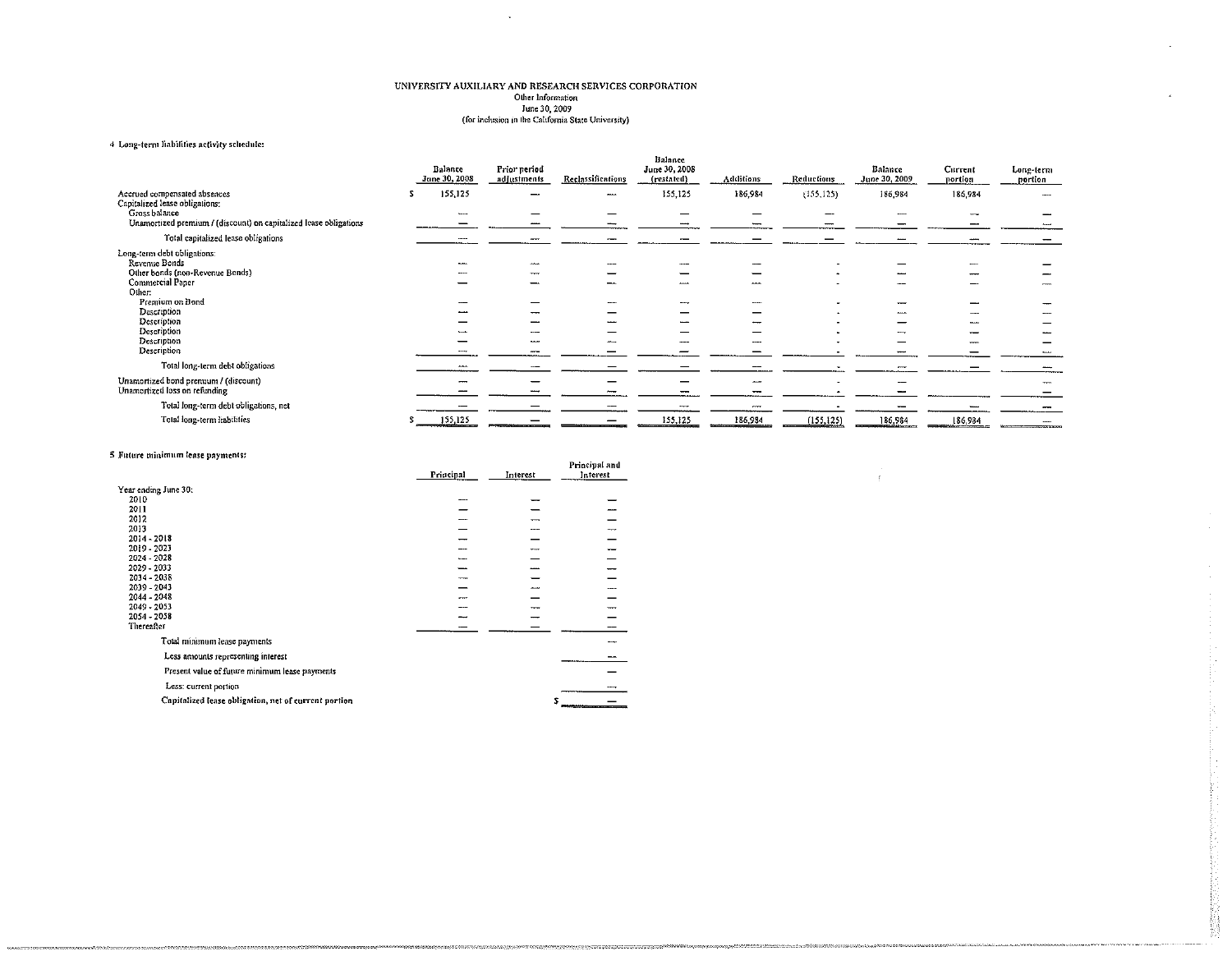## UNIVERSITY AUXILIARY AND RESEARCH SERVICES CORPORATION Other Information June 30, 2009<br>Ime 30, 2009<br>(For inclusion in the California State University)

### 6 Long-term debt obligation schedule

| mongaret in anne annisumme at meante |             |               |                                                                 |                    | All other long-term      |                          |           |          |                          |
|--------------------------------------|-------------|---------------|-----------------------------------------------------------------|--------------------|--------------------------|--------------------------|-----------|----------|--------------------------|
|                                      |             | Revenue Bonds |                                                                 |                    | debt obligations         |                          |           | Total    |                          |
|                                      |             |               | Principal and                                                   |                    |                          | Principal and            |           |          | Principal and            |
|                                      | Principal   | interest      | Interest                                                        | Principal          | Interest                 | Interest                 | Principal | Interest | Interest                 |
| Year ending June 30:                 |             |               |                                                                 |                    |                          |                          |           |          |                          |
| 2010                                 | <b>MARA</b> |               |                                                                 |                    |                          |                          |           |          |                          |
| 2011                                 |             | $-$           | ----                                                            |                    | ----                     |                          | $-$       |          |                          |
| 2012                                 |             |               |                                                                 |                    | ----                     |                          |           |          | $-$                      |
| 2013                                 |             | -----         |                                                                 |                    | $\overline{\phantom{a}}$ |                          |           |          | --                       |
| 2014                                 |             |               |                                                                 |                    | --                       |                          | ----      | -        |                          |
| 2015-2019                            |             |               |                                                                 |                    | -                        | T                        | ----      |          | --                       |
| 2020 - 2024                          |             | <b>AAAAA</b>  |                                                                 | $-$                | -                        |                          | ----      |          | $+$                      |
| 2025 - 2029                          |             |               |                                                                 |                    |                          |                          | جمعد      |          | -                        |
| 2030 - 2034                          |             | $-$           | ---                                                             |                    | سىسە                     | --                       |           |          | $\overline{\phantom{a}}$ |
| 2035 - 2039                          |             |               |                                                                 | <b>MALAA</b>       |                          | $\cdots$                 | ,,,,,     |          | ----                     |
| 2040 - 2044                          |             | $\cdots$      |                                                                 |                    |                          |                          |           |          | --                       |
| $2045 - 2049$                        |             |               | ---                                                             |                    |                          | $\overline{\phantom{a}}$ | ---       |          | –                        |
| 2050 - 2054                          | <b>AAAA</b> | ---           |                                                                 | <b>Automobile</b>  |                          |                          |           |          | $-$                      |
| 2055 - 2059                          |             |               | ---                                                             |                    |                          |                          |           |          |                          |
| Total                                |             |               |                                                                 |                    |                          |                          |           |          |                          |
|                                      |             |               | <b><i>Contact My Discovery Contact Art Contact Art 2004</i></b> | ------------------ |                          |                          |           |          | _____                    |

 $\sim$ 

 $\frac{1}{2}$ 

### 7 Calculation of net assets - Invested in capital assets, net of related debt

|                                                              | <b>Auxiliary Organizations</b> |           | Total       |
|--------------------------------------------------------------|--------------------------------|-----------|-------------|
|                                                              | <b>GASB</b>                    | FASB      | Auxiliaries |
| Capital assets, net of accumulated depreciation              |                                | 1,014,856 | 1,014,856   |
| Capitalized lease obligations - current portion              |                                |           |             |
| Capitalized lease obligations, net of current portion        |                                |           |             |
| Long-term debt obligations - current portion                 |                                |           |             |
| Long-term debt obligations, net of current portion           |                                |           |             |
| Portion of outstanding debt that is unspent at year-end      |                                |           |             |
| Other:                                                       |                                |           |             |
| (description)                                                |                                |           |             |
| (description)                                                |                                |           |             |
| (description)                                                |                                |           |             |
| (description)                                                |                                |           |             |
| (description)                                                |                                |           |             |
| Net assets - invested in capital assets, net of related debt |                                | 1.014.856 | 1.014.856   |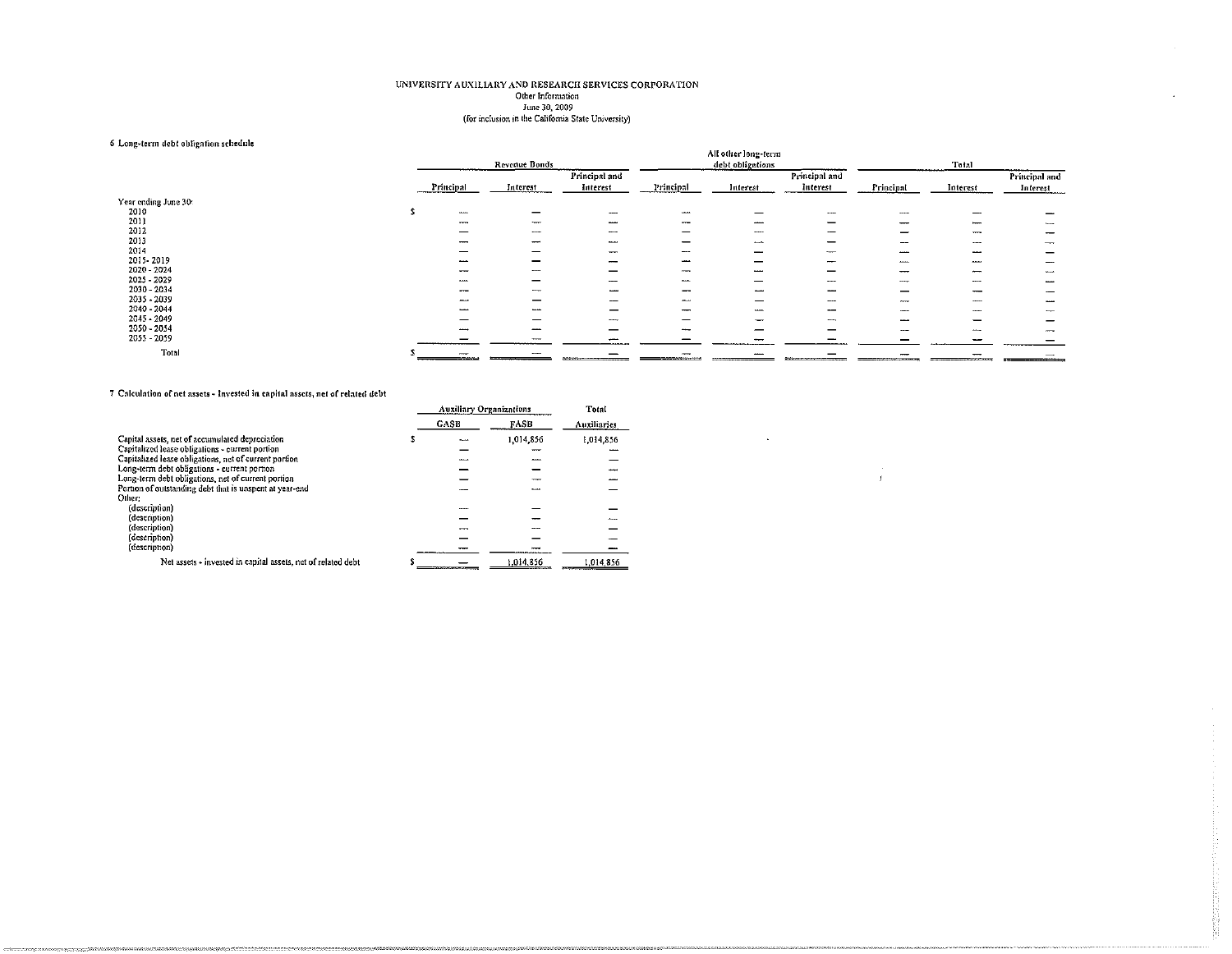### UNIVERSITY AUXILIARY AND RESEARCH SERVICES CORPORATION Other Information June 30, 2009<br>(for inclusion in the California State University)

 $\sim$ 

 $\sim$ 

 $\bar{z}$  $\langle \rangle$ 

| 7.2 Calculation of net assets - Restricted for nonexpendable - endowments |   |      |            |            |
|---------------------------------------------------------------------------|---|------|------------|------------|
| Portion of restricted cash and cash equivalents related to endowments     | s | ---- | 1,326,033  | 1326033    |
| Endowment investments                                                     |   |      | 14,234,741 | 14,234.741 |
| Other adjustments: (please list)                                          |   | ---- |            |            |
|                                                                           |   |      | مست        |            |
|                                                                           |   | ---  |            |            |
|                                                                           |   |      |            |            |
|                                                                           |   |      |            |            |
| Net assets - Restricted for nonexpendable - endowments per SNA            | £ |      | 15.560.774 | 15.560.774 |
|                                                                           |   |      |            | OК         |

### 8 Transactions with Related Entities

| <b>Leadsachors with incidied emittes</b>                                                                                                                                                                                                                                                                                                                                                                                                                                                                     |                         |                                                                      |
|--------------------------------------------------------------------------------------------------------------------------------------------------------------------------------------------------------------------------------------------------------------------------------------------------------------------------------------------------------------------------------------------------------------------------------------------------------------------------------------------------------------|-------------------------|----------------------------------------------------------------------|
| Reimbursements to University for salaries of University personnel working on contracts, grants, and other programs<br>Reimbursements to University for other than salaries of University personnel<br>Payments received from University for services, space, and programs<br>Gifts-in-kind to the University from Auxiliary Organizations<br>Amounts (payable to) University (enter as negative number)<br>Amounts receivable from University<br>Bond principal and interest payments paid to the University |                         | Amount<br>1.027, 121<br>4.508.310<br>772.975<br>(596.462)<br>230,727 |
| Other Postemployment Benefits Obligation (OPEB)                                                                                                                                                                                                                                                                                                                                                                                                                                                              |                         |                                                                      |
| Annual required contribution (ARC)<br>Contributions during the year<br>Increase (decrease) in net OPEB obligation (NOO)                                                                                                                                                                                                                                                                                                                                                                                      | 154,960<br>s<br>154,960 |                                                                      |
| NOO - beginning of year<br>NOO - end of year                                                                                                                                                                                                                                                                                                                                                                                                                                                                 | 464,880<br>619.840      |                                                                      |

### 10 - Pollution remediation liabilities under GASB Statement No. 49;

| Description                                              |   | Amount                          |
|----------------------------------------------------------|---|---------------------------------|
| <b>NONE</b>                                              | S |                                 |
| Add description                                          |   |                                 |
| Add description                                          |   |                                 |
| Add description                                          |   |                                 |
| Add description                                          |   | ----                            |
| Add description                                          |   | $\overline{ }$                  |
| Add description                                          |   |                                 |
| Total pollution remediation liabilities                  |   | <b>Automatic</b>                |
| Less: current portion                                    |   |                                 |
| Pollution remedition liabilities, net of current portion |   |                                 |
|                                                          |   | <b>The age of the company's</b> |

## l The nature and amount of the prior period adjustment(s) recorded to beginning net assets<br>Net Asso

|                                                        | inet Asset |                |
|--------------------------------------------------------|------------|----------------|
|                                                        | Class      | Amount         |
|                                                        |            | Dr. (Cr.)      |
| Net assets as of June 30, 2008, as previously reported | s          | (29, 521, 444) |
| Prior period adjustments:                              |            |                |
| Building-Tilt-Up Classroom                             |            | (1.103.250)    |
| Accum Deprec-Bldg                                      |            | 404.525        |
| (list description of each adjustment)                  |            |                |
| (list description of each adjustment)                  |            |                |
| (list description of each adjustment)                  |            |                |
| (list description of each adjustment)                  |            |                |
| (list description of each adjustment)                  |            |                |
| (list description of each adjustment)<br>8             |            |                |
| (list description of each adjustment)<br>9             |            |                |
| 10 (list description of each adjustment)               |            |                |
| Net assets as of June 30, 2008, as restated            |            |                |